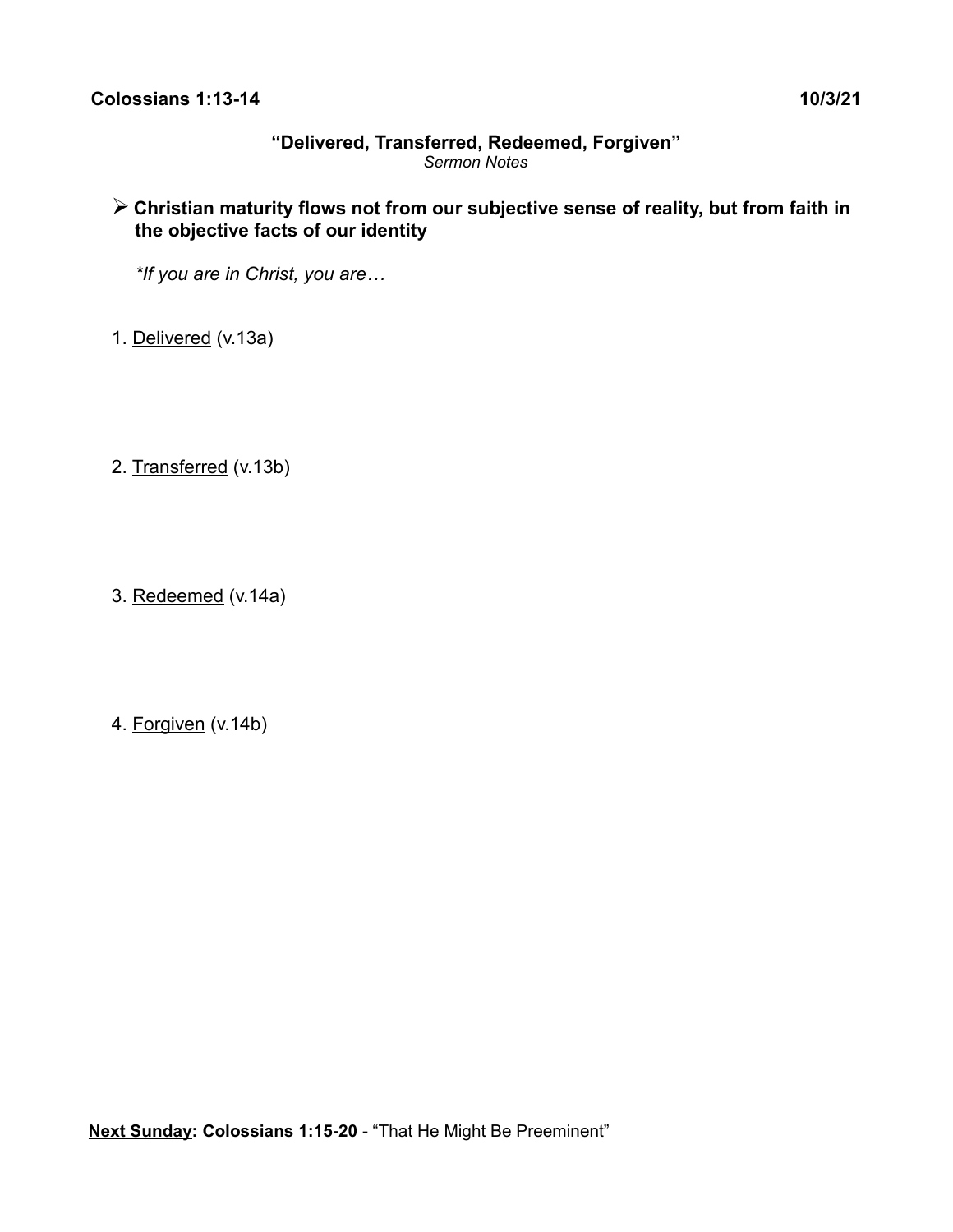## **Getting Started**

1. We see them nearly everywhere on the pages of our New Testament. Little prepositions attached to the word "Christ". "*In* Christ", "*through* Christ", "*by* Christ", "*with* Christ", etc. Hundreds of times these phrases appear. The doctrine of a believer's union with the Lord Jesus is at once possibly the most familiar and yet under-emphasized teachings in the Scriptures today. For example, read through the opening verses of Paul's Letter to the Ephesians (1:1-14). How many prepositions can you count? Next, into how many precious realities do these prepositions allow us entrance? (for example: election (1:4), adoption (1:5). How many can you name? Theologian Anthony Hoekema said that: "Once you have your eyes opened to this concept of union with Christ, you will find it almost everywhere in the New Testament." Are you starting to see it?

## **Digging Deeper**

- 2. Though it's true that the doctrine of union with Christ can become intricate and elaborate - it does not have to be complicated. This is one of the simplest, most vivid, and memorable of the Bible's teachings - and the images prove it: vine and branches (John 15:1-11); groom and bride (Ephesians 5:25; 2 Corinthians 11:2); temple cornerstone and living stones (Ephesians 2:18-22; 1 Peter 2:4-5); head and body (Colossians 1:18) even clothing and body (Romans 13:14; Ephesians 4:20-24; 6:10-20). Take a moment to visit these passages as a group. If a picture is worth a thousand words, what sorts of truths do these pictures preach?
- 3. Pondering these New Testament images (and using a little bit of sanctified imagination) Ray Ortlund, Sr. wrote of our union with Christ:

"We're in Him the way a baby's in a womb - but better. We're in Him the way a moth is in a chrysalis - but better. We're in Him the way a deep-sea diver's in his diving suit - but better. We're in Him the way birds are in the air, or fish are in the sea - but better. Can you think of other comparisons of how Christians are in Christ? None of them measure up to all the wonderful things it means for a believer to be in Him!"[1](#page-1-0)

 Ortlund wrote those precious lines in his little book: *Circle of Strength: Become What You Were Meant to Be - A Christ-Enclosed Christian*. Are any of Ortlund's images helpful to you as you ponder the nature of your union with Christ? Which one(s)? Why? How about you? Are you up to his challenge…'Can you think of other comparisons of how Christians are in Christ?'

## **Open Your Bible to 2 Corinthians 5:17...**

<span id="page-1-0"></span><sup>1</sup> Raymond C. Ortlund, Sr, *Circle of Strength: Become What You Were Meant to Be – A Christ-Enclosed Christian*. Victor Books: Wheaton, IL. 1980.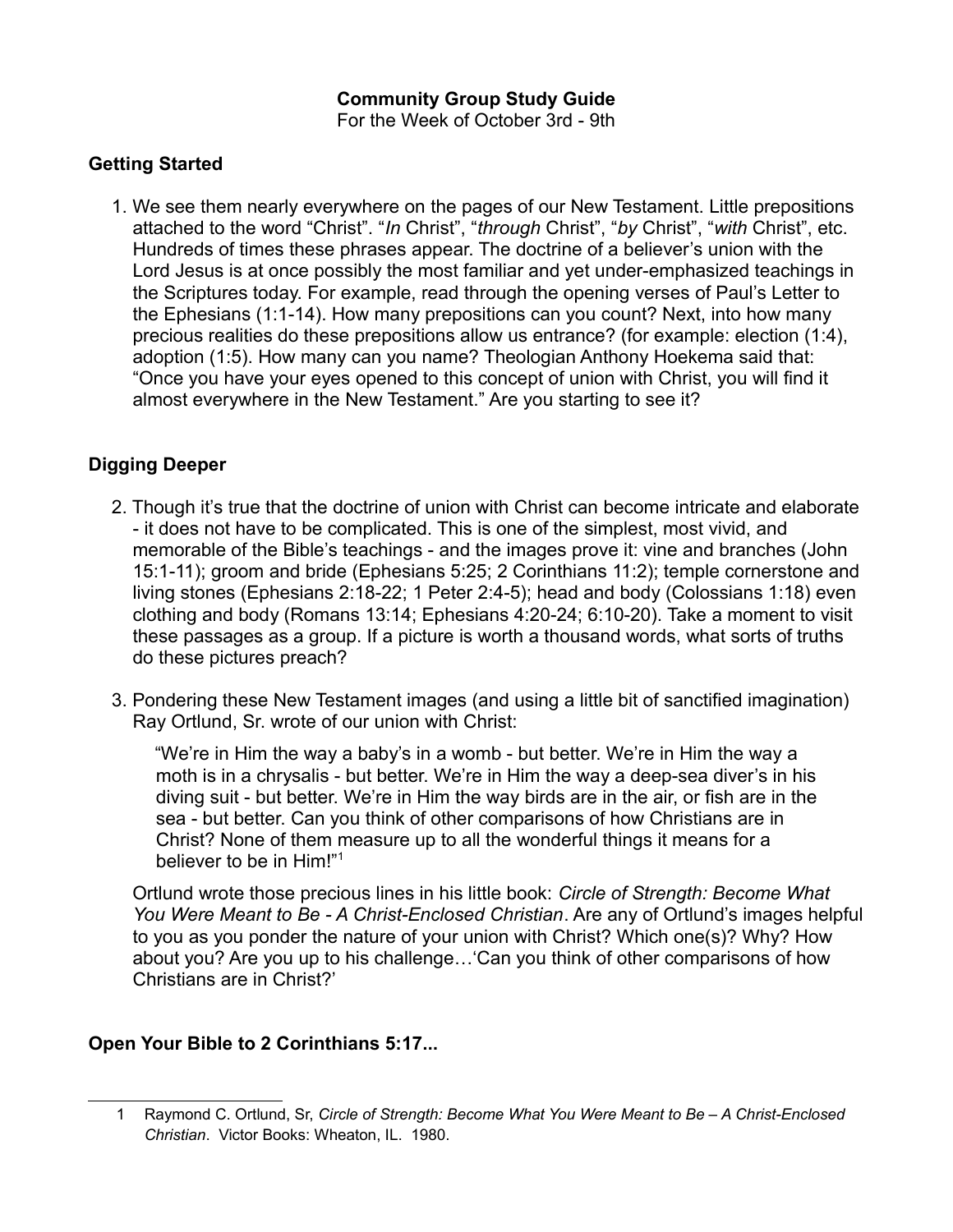- 4. The doctrine of union with Christ is like a treasure chest that once opened exposes us to some of the costliest pearls of New Testament theology. For example, Jesus is full of life. When we put our faith in him, he fills us with his life. The Bible calls this **regeneration**. In union with Christ, we come to life in God's **delivery room**. Savor the truth of 2 Corinthians 5:17 together. Where do you see evidence of the doctrine of union with Christ? What practical impact ought this truth to make in our lives today as believers? How does this shape our pursuit of the folks on our 'Lists of 5'?
- 5. Jesus Christ is God's one and only Son. The Bible says that those who trust in him are given the right to become children of God, too. This wonderful truth is called **adoption**. In union with Christ, we enter into God's **family room**. Take a look at John 1:12, Galatians 3:26, and Ephesians 1:4-5. Can you spot the doctrine of union with Christ in these verses? One implication of this truth, of course, is that the church is a family. Do you picture our fellowship in these terms? Why or why not? Another implication of this truth is that the fatherless are our unmistakable responsibility (both physically and spiritually). How ought this biblical teaching to inform our pursuit of orphans through legal adoption as well as unbelievers in the context of our evangelism?
- 6. What's more, Jesus is righteous. Unlike him we all have sinned and as sinners deserve punishment. In God's great love for us, he sent Jesus who willingly bore our punishment in his death on the cross. Through faith in Jesus, we are declared righteous – in fact, we become the very righteousness of God. The Bible calls this **justification**. See Philippians 3:9 and Romans 3:22-24. In union with Christ we are declared innocent and imputed with an everlasting righteousness in God's **court room**. How sinful people can be counted righteous is in some sense a mystery. On the other hand, it does make sense given that when God joins us to Jesus, all that belongs to him becomes ours including his righteousness. Discuss these things as a group.
- 7. Jesus became human like us so that we might become holy like him. The Christian life is (gloriously) hard work, but the Holy Spirit is our helper. The Holy Spirit applies to us all that Christ accomplished for us. He will help us to become more like Jesus over the course of our lives. The Bible calls this **sanctification**. In union with Christ, we get into shape in God's **weight room**. There are lots of places where we can see New Testament evidence of how our sanctification becomes a reality because of our union with Christ. Consider passages like: 1 Corinthians 1:30, Galatians 2:20, Colossians 1:28-29, or 2 Timothy 2:1. What do truths like these mean to you personally in the context of your own temptations and battle against sin? Can you think of anyone in your family or in our church who might benefit from the encouragement of one or two of these verses? If so, what concrete steps might you take toward them with the purpose of encouraging them this week?
- 8. Last (and in no way least) the Scriptures teach us that after Jesus rose from the dead, he went to heaven in order to prepare a place for us. In this room, there is no suffering or sinning. Jesus is making all things new - and one day, when he returns, we'll live eternally with him in new bodies on a new earth. The Bible calls this **glorification**. In union with Christ, we will spend eternity in God's **ball room**. Not surprisingly, the Scriptures tell us that this reality is only made possible by virtue of our union with Christ (see 1 Corinthians 15:22 and Colossians 3:4). How often do you think of heaven? What do you most look forward to in the kingdom to come? What will it be like to live on a new